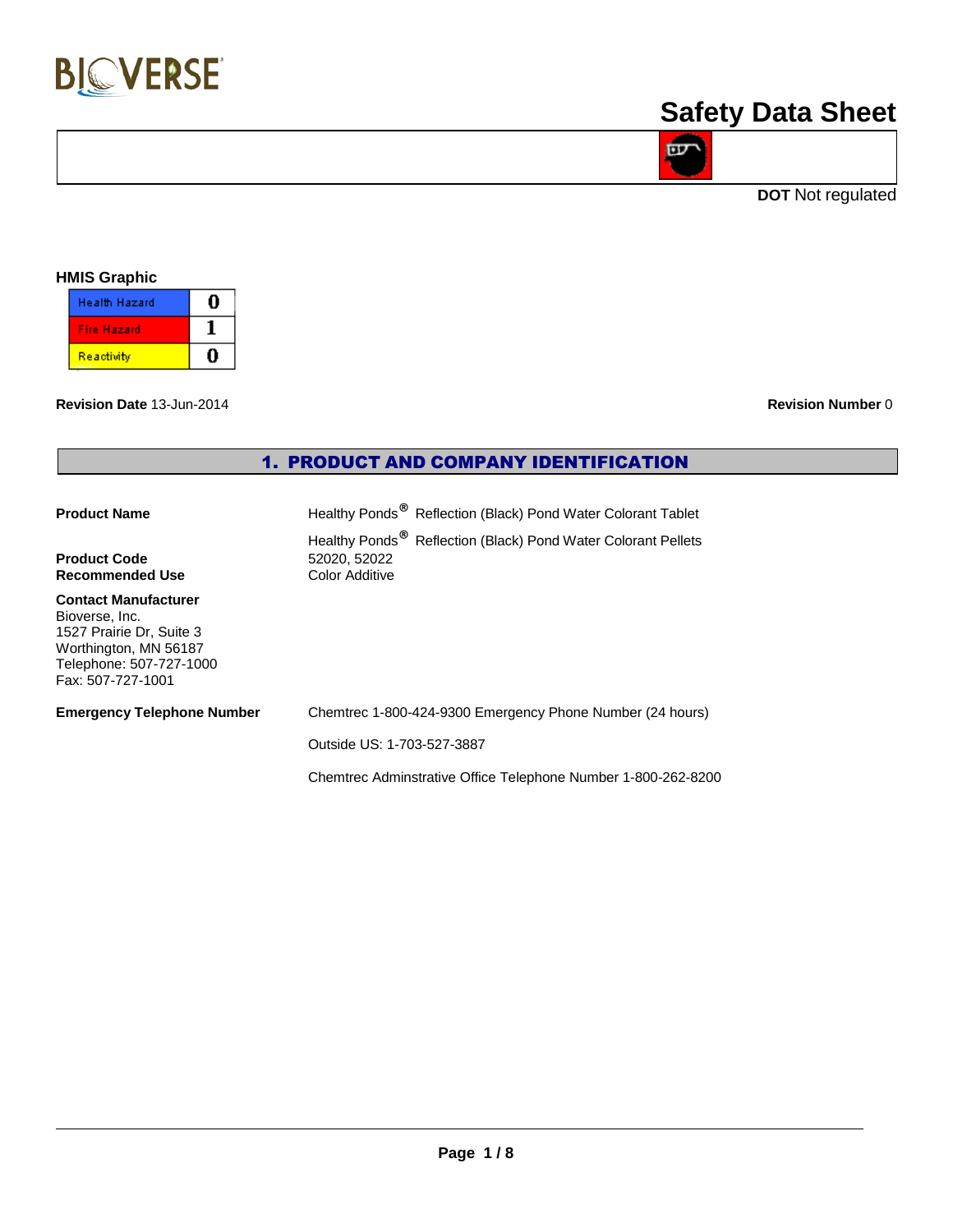## 2. HAZARDS IDENTIFICATION

| <b>Emergency Overview</b><br>The product contains no substances which at their given concentration, are considered to be hazardous to health |                                                                                                                                                                                                          |                    |
|----------------------------------------------------------------------------------------------------------------------------------------------|----------------------------------------------------------------------------------------------------------------------------------------------------------------------------------------------------------|--------------------|
| Color Black.                                                                                                                                 | <b>Physical State Powder</b>                                                                                                                                                                             | <b>Odor Slight</b> |
| <b>OSHA Regulatory Status</b>                                                                                                                | This material is not considered hazardous by the OSHA Hazard Communication Standard (29<br>CFR 1910.1200).                                                                                               |                    |
| <b>Potential Health Effects</b>                                                                                                              |                                                                                                                                                                                                          |                    |
| <b>Principle Routes of Exposure</b>                                                                                                          | Eye contact, Skin contact, Inhalation                                                                                                                                                                    |                    |
| <b>Acute Effects</b><br>Eyes<br><b>Skin</b><br><b>Inhalation</b><br>Ingestion                                                                | May cause slight irritation by mechanical action.<br>Substance may cause slight skin irritation in sensitive individuals.<br>May be irritating to the respiratory tract.<br>May be harmful if swallowed. |                    |
| <b>Chronic Effects</b>                                                                                                                       | Repeated contact may cause allergic reactions in very susceptible persons.                                                                                                                               |                    |
| <b>Aggravated Medical Conditions</b>                                                                                                         | Excessive dust may aggravate pre-existing lung disease.                                                                                                                                                  |                    |
| Interactions with Other Chemicals                                                                                                            | No information available.                                                                                                                                                                                |                    |
| <b>Potential Environmental Effects</b>                                                                                                       | There is no known ecological information for this product.                                                                                                                                               |                    |

## 3. COMPOSITION/INFORMATION ON INGREDIENTS

## **Hazardous Components**

| <b>Chemical Name</b>     | <b>CAS-No</b><br>.                   | Weight % |
|--------------------------|--------------------------------------|----------|
| <b>CITRIC ACID</b>       | ററ<br>--<br>$\sim$<br>$2 - 1$<br>ິບເ |          |
| MAGNE.<br>SIUM STEARATE: | ິດ <i>A</i> - ເ<br>--<br>$\sim$      | 0.125    |

## **Non-Hazardous Components**

| <b>Chemical Name</b> | <b>CAS-No</b> | Weight %           |
|----------------------|---------------|--------------------|
| SODIUM BICARBONATE   | 144-55-8      | <b>PROPRIETARY</b> |
| POLYETHYLENE GLYCOL  | 25322-68-3    | <b>PROPRIETARY</b> |
| SODIUM CHLORIDE      | 7647-14-5     | <b>PROPRIETARY</b> |
| FD&C YELLOW NO. 5    | 1934-21-0     | $5-15$             |
| FD&C RED NO. 40      | 25956-17-6    | 30-50              |
| FD&C Blue #1         | 3844-45-9     | $5 - 20$           |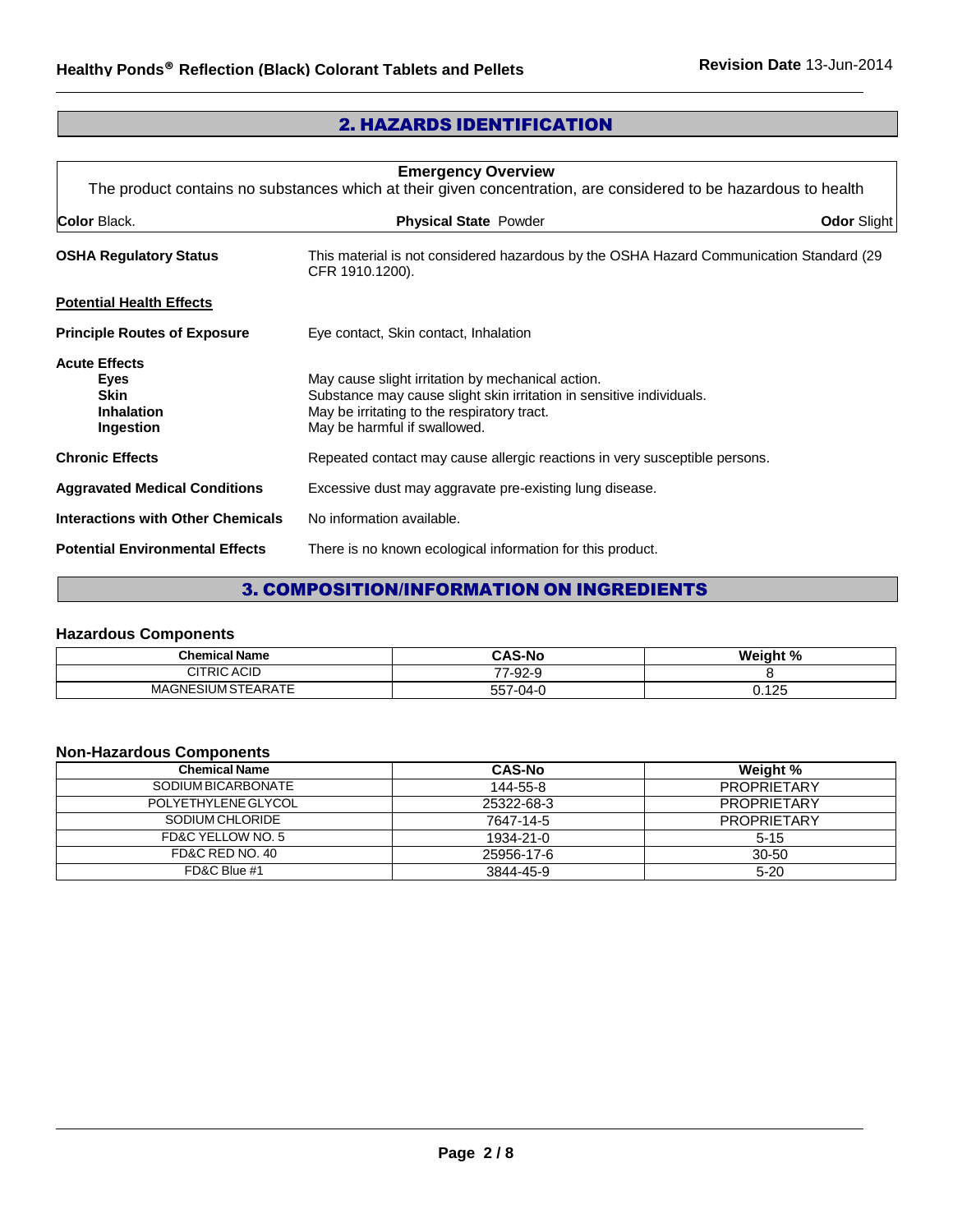| <b>4. FIRST AID MEASURES</b> |                                                                                                                                                                                    |  |
|------------------------------|------------------------------------------------------------------------------------------------------------------------------------------------------------------------------------|--|
| <b>Eye Contact</b>           | Immediately flush with plenty of water. After initial flushing, remove any contact lenses and<br>continue flushing for at least 15 minutes. If symptoms persist, call a physician. |  |
| <b>Skin Contact</b>          | To reduce coloration of the skin, wash off immediately with soap and plenty of water removing<br>all contaminated clothes and shoes to avoid coloration of the skin.               |  |
| <b>Inhalation</b>            | Move to fresh air. If breathing is difficult provide oxygen.                                                                                                                       |  |
| Ingestion                    | If the individual is conscious, clean mouth with water and afterwards drink plenty of water.<br>Consult a physician if necessary.                                                  |  |
| <b>Notes to Physician</b>    | Treat symptomatically.                                                                                                                                                             |  |
|                              | <b>5. FIRE-FIGHTING MEASURES</b>                                                                                                                                                   |  |

| <b>Flammability</b>                                          | Non-Flammable                                                                                                                                                       |
|--------------------------------------------------------------|---------------------------------------------------------------------------------------------------------------------------------------------------------------------|
| <b>Suitable Extinguishing Media</b>                          | Use extinguishing measures that are appropriate to local<br>circumstances and the surrounding environment.                                                          |
| Unsuitable extinguishing media                               | Not available.                                                                                                                                                      |
| <b>Hazardous Combustion Products</b>                         | The combustion of this product may emit obnoxious and toxic<br>fumes.                                                                                               |
| <b>Explosion Data</b><br>Sensitivity to static discharge     | Material is not sensitive to static discharge. Material as with any<br>organic dust may be ignited by a static spark if extremely dusty<br>conditions are produced. |
| Sensitivity to mechanical impact                             | Material is not sensitive to mechanical impact.                                                                                                                     |
| Specific Hazards Arising from the Chemical                   | Keep product and empty container away from sources of heat.                                                                                                         |
| <b>Protective Equipment and Precautions for Firefighters</b> | Use self-contained breathing apparatus and full protective<br>equipment.                                                                                            |

## 6. ACCIDENTAL RELEASE MEASURES

| <b>Personal Precautions</b>      | Ensure adequate ventilation. Avoid contact with the eyes to prevent irritation. Barriers and<br>protective equipment for the skin may be used to avoid discoloration. Use respiratory<br>protection if excessive dust will be created.                                                                                                                                                                                     |
|----------------------------------|----------------------------------------------------------------------------------------------------------------------------------------------------------------------------------------------------------------------------------------------------------------------------------------------------------------------------------------------------------------------------------------------------------------------------|
| <b>Environmental Precautions</b> | Prevent further leakage or spillage if safe to do so.                                                                                                                                                                                                                                                                                                                                                                      |
| <b>Methods for Containment</b>   | No information available. Avoid creating airbourne dust to the extent feasible Sweep and<br>scoop up and place material in a bag and hold for waste disposal.                                                                                                                                                                                                                                                              |
| <b>Methods for Clean-up</b>      | Take up mechanically and collect in suitable container for disposal. Avoid dust formation. Take<br>precautionary measures against static discharges. Sweep or vacuum. Collect in a suitable<br>container. Water or other cleanser may be used to facilitate clean up of buildings or<br>equipment. Note: water contacting the product will be colored and should be disposed off in<br>accordance with local requirements. |
| <b>Other Information</b>         | Not applicable                                                                                                                                                                                                                                                                                                                                                                                                             |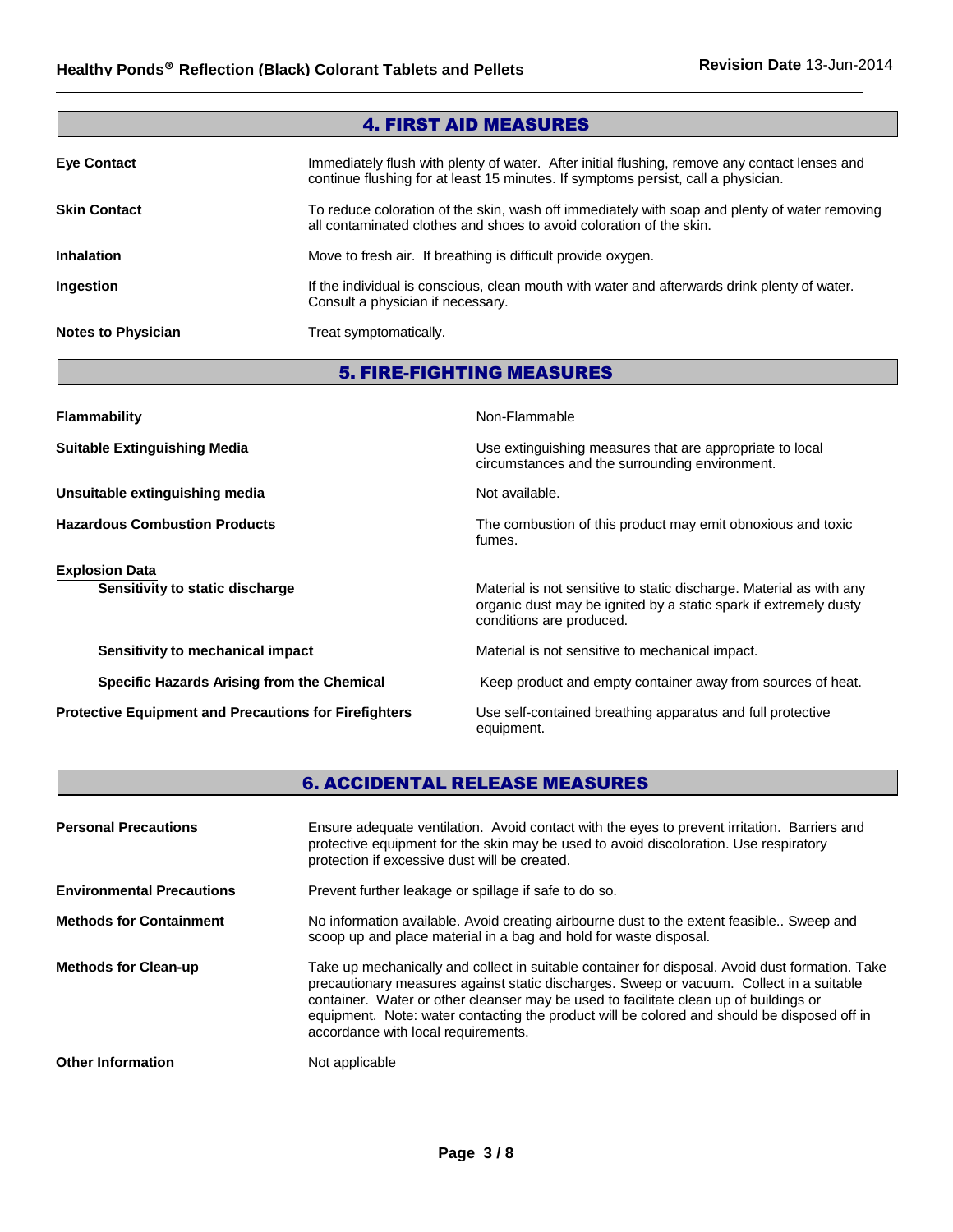|                                                                                                                               | <b>7. HANDLING AND STORAGE</b>                                                                                                                                                                                                                                                                                                                                                                           |  |
|-------------------------------------------------------------------------------------------------------------------------------|----------------------------------------------------------------------------------------------------------------------------------------------------------------------------------------------------------------------------------------------------------------------------------------------------------------------------------------------------------------------------------------------------------|--|
| <b>Handling</b>                                                                                                               | Wear personal protective equipment. Avoid contact with skin and eyes. Do not breathe<br>vapours/dust. Avoid dust formation. Take precautionary measures against static discharges.<br>Dust is combustible. Therefore, keep concentrations below ignitable concentrations in material<br>handling equipment such as transfer lines and process equipment. Clean up residue to avoid<br>dust accumulation. |  |
| <b>Storage</b>                                                                                                                | Keep containers tightly closed in a cool, well-ventilated place.                                                                                                                                                                                                                                                                                                                                         |  |
|                                                                                                                               | <b>8. EXPOSURE CONTROLS / PERSONAL PROTECTION</b>                                                                                                                                                                                                                                                                                                                                                        |  |
| <b>Exposure Guidelines</b><br><b>Engineering Measures</b>                                                                     | Minimize the creation of dust. Ensure adequate ventilation, especially in confined areas.                                                                                                                                                                                                                                                                                                                |  |
| <b>Personal Protective Equipment</b><br><b>Eye/face Protection</b><br><b>Skin Protection</b><br><b>Respiratory Protection</b> | Safety glasses with side-shields.<br>Long sleeved clothing.<br>No special protective equipment required under conditions of normal use. If exposure to dust,<br>mist, and/or vapors is likely, a NIOSH approved respirator is recommended.                                                                                                                                                               |  |
| <b>General Hygiene Considerations</b>                                                                                         | Handle in accordance with good industrial hygiene and safety practice.                                                                                                                                                                                                                                                                                                                                   |  |
| <b>9. PHYSICAL AND CHEMICAL PROPERTIES</b>                                                                                    |                                                                                                                                                                                                                                                                                                                                                                                                          |  |

**Color** Black **Odor** Slight **Physical State** Powder

## 10. STABILITY AND REACTIVITY

| <b>Chemical Stability</b>                 | Stable under normal conditions.                     |
|-------------------------------------------|-----------------------------------------------------|
| <b>Conditions to Avoid</b>                | Heat, flames and sparks. Avoid dust formation.      |
| <b>Incompatible Materials</b>             | No materials to be especially mentioned.            |
| <b>Hazardous Decomposition Products</b>   | None under normal use. Material is non-combustible. |
| <b>Possibility of Hazardous Reactions</b> | None under normal processing.                       |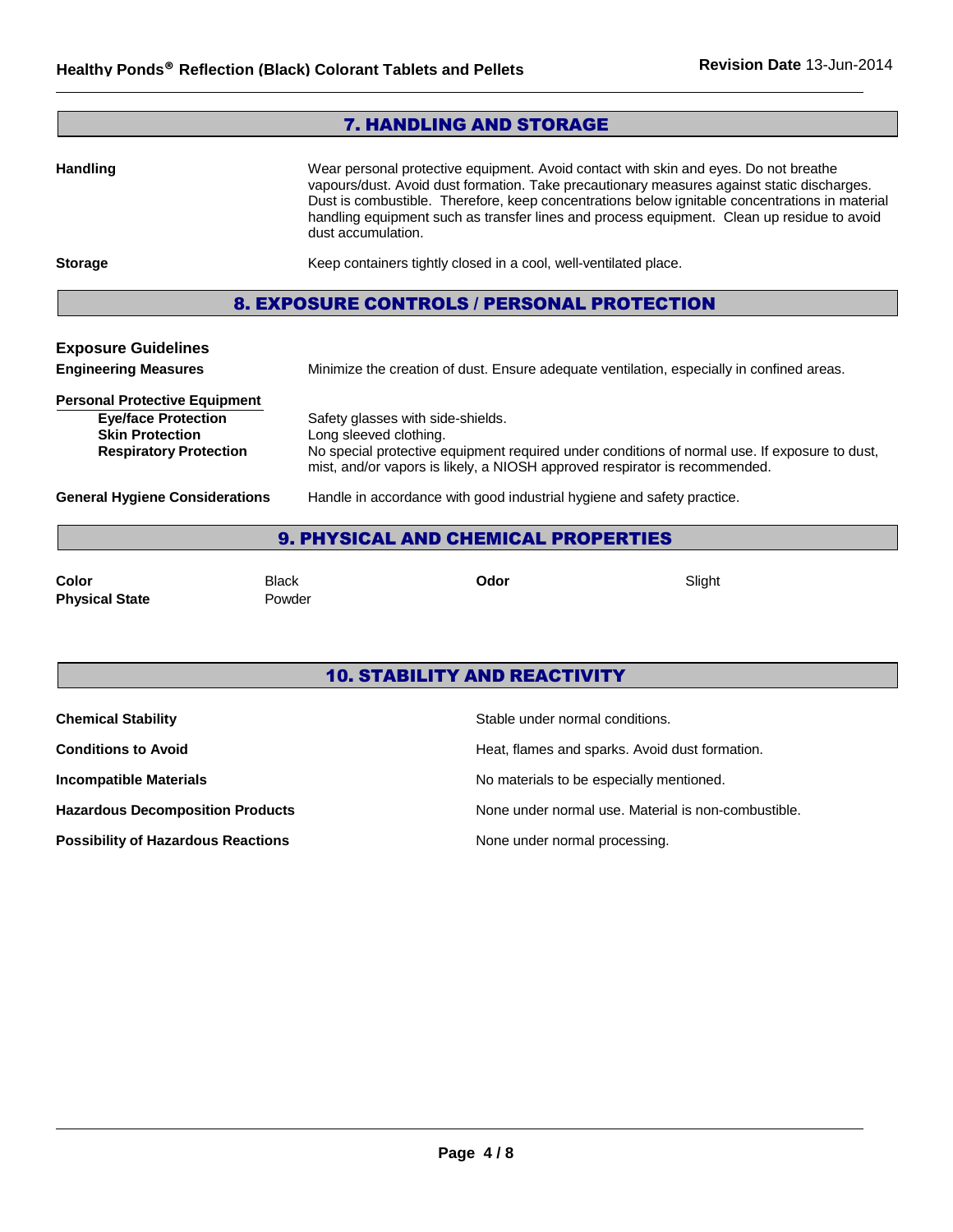## 11. TOXICOLOGICAL INFORMATION

## **Acute Toxicity**

## **Component Information**

| Chemical Name       | LD50 Oral        | <b>LD50 Dermal</b>  | <b>LC50 Inhalation</b> |
|---------------------|------------------|---------------------|------------------------|
| FD&C RED NO. 40     | 10001 g/kg (Rat) | 10001 g/kg (Rabbit) |                        |
| SODIUM BICARBONATE  | 4220 mg/kg (Rat) |                     |                        |
| POLYETHYLENE GLYCOL | 28 g/kg (Rat)    | 20 g/kg (Rabbit)    |                        |
| CITRIC ACID         | 3000 mg/kg (Rat) |                     |                        |
| SODIUM CHLORIDE     | $3$ g/kg (Rat)   | 10 g/kg (Rabbit)    | 42 $q/m^3$ (Rat) 1 h   |

## **Chronic Toxicity**

| Carcinogenicity              | There are no known carcinogenic chemicals in this product        |  |
|------------------------------|------------------------------------------------------------------|--|
| <b>Subchronic Toxicity</b>   |                                                                  |  |
| <b>Irritation</b>            | This powder may cause mechanical irritation on contact with eye. |  |
| <b>Corrosivity</b>           | Not available                                                    |  |
| <b>Sensitization</b>         | Not available                                                    |  |
| <b>Neurological Effects</b>  | Not available                                                    |  |
| <b>Mutagenic Effects</b>     | Not available                                                    |  |
| <b>Reproductive Effects</b>  | Not available                                                    |  |
| <b>Developmental Effects</b> | Not available                                                    |  |
| <b>Target Organ Effects</b>  | Not available                                                    |  |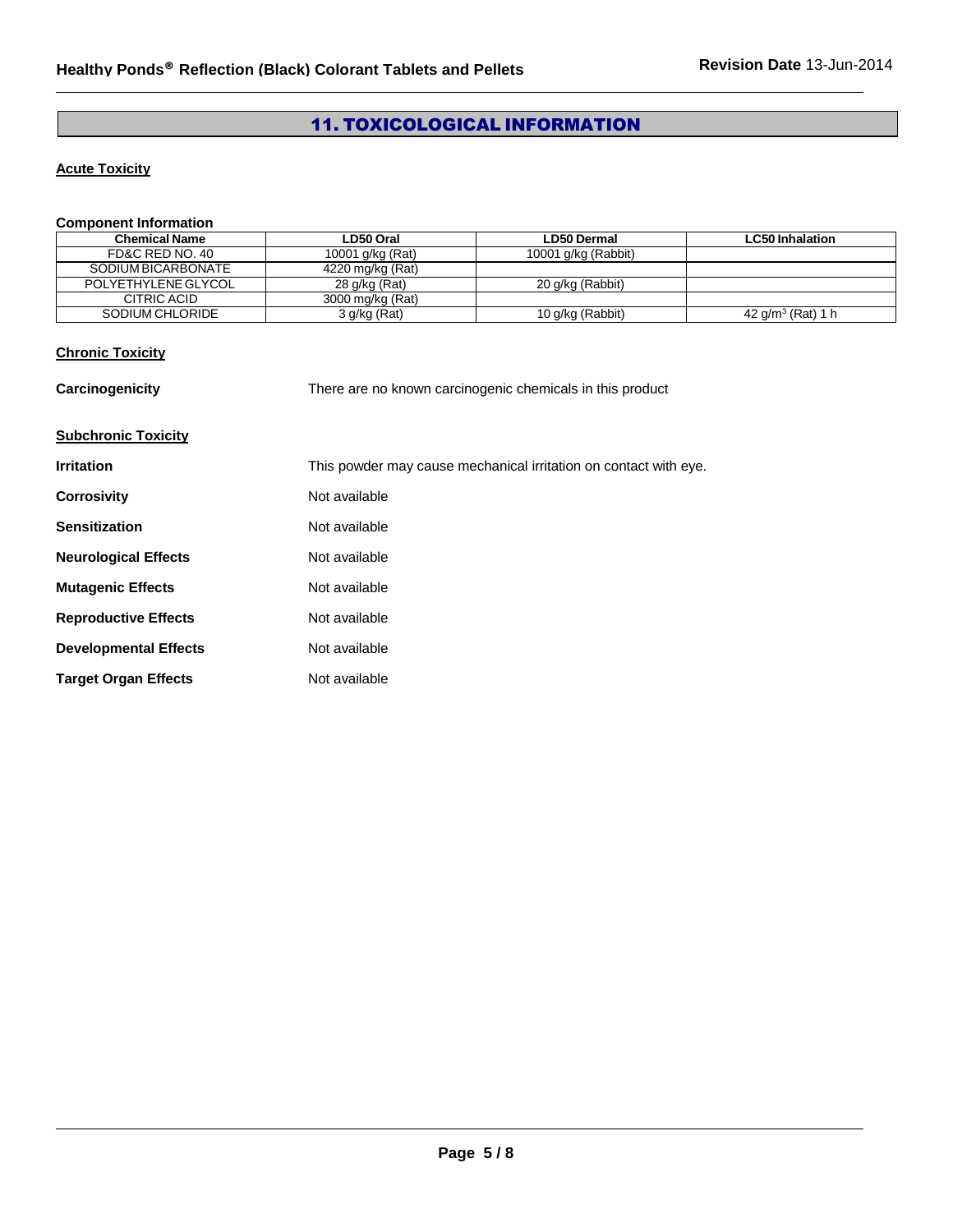## 12. ECOLOGICAL INFORMATION

### **Ecotoxicity**

Ecotoxicity effects.

| <b>Chemical Name</b>  | <b>Freshwater Algae</b> | <b>Freshwater Fish</b>                                                                                                                                                                                                                                                                                               | <b>Microtox</b>             | <b>Water Flea</b> |
|-----------------------|-------------------------|----------------------------------------------------------------------------------------------------------------------------------------------------------------------------------------------------------------------------------------------------------------------------------------------------------------------|-----------------------------|-------------------|
| SODIUM BICARBONATE    | h EC50 120 (650mg/L)    | h LC50 96 Lepomis macrochirus<br>(8250-9000mg/L)                                                                                                                                                                                                                                                                     |                             |                   |
| l POLYETHYLENE GLYCOL |                         | LC50> 5000 mg/L Carassius<br>auratus (24h)                                                                                                                                                                                                                                                                           | EC50=100000 mg/L<br>(15min) |                   |
| <b>CITRIC ACID</b>    |                         | h LC50 96 Lepomis macrochirus<br>(1516mq/L)                                                                                                                                                                                                                                                                          | EC50= 14 mg/L (15min)       |                   |
| SODIUM CHLORIDE       |                         | LC50 4747 - 7824 mg/L<br>Oncorhynchus mykiss (96h)<br>LC50 5560 - 6080 mg/L Lepomis<br>macrochirus (96h)<br>LC50 6020 - 7070 mg/L Pimephales<br>promelas (96h)<br>LC50 6420 - 6700 mg/L Pimephales<br>promelas (96h)<br>LC50= 12946 mg/L Lepomis<br>macrochirus (96h)<br>LC50=7050 mg/L Pimephales<br>promelas (96h) |                             |                   |

| Persistence/Degradability | Not available |
|---------------------------|---------------|
|---------------------------|---------------|

**Bioaccumulation/ Accumulation** Not available

**Mobility in Environmental Media** Not available

| $R_{\rm max}$<br>Chemical<br>iame           | Pow<br>loq<br>. .               |
|---------------------------------------------|---------------------------------|
| <b>ACIL</b><br>CITRIC.<br>$^{\prime\prime}$ | $\overline{\phantom{a}}$<br>.72 |
|                                             |                                 |

## 13. DISPOSAL CONSIDERATIONS

| <b>Waste Disposal Method</b>  | Dispose of in accordance with local regulations.                                  |  |
|-------------------------------|-----------------------------------------------------------------------------------|--|
| <b>Contaminated Packaging</b> | Empty containers should be taken for local recycling, recovery or waste disposal. |  |
| <b>US EPA Waste Number</b>    | Not available                                                                     |  |

| <b>14. TRANSPORT INFORMATION</b> |               |  |  |  |
|----------------------------------|---------------|--|--|--|
| <u>DOT</u>                       | Not regulated |  |  |  |
| <u>IATA</u>                      | Not regulated |  |  |  |
| <b>IMDG/IMO</b>                  | Not regulated |  |  |  |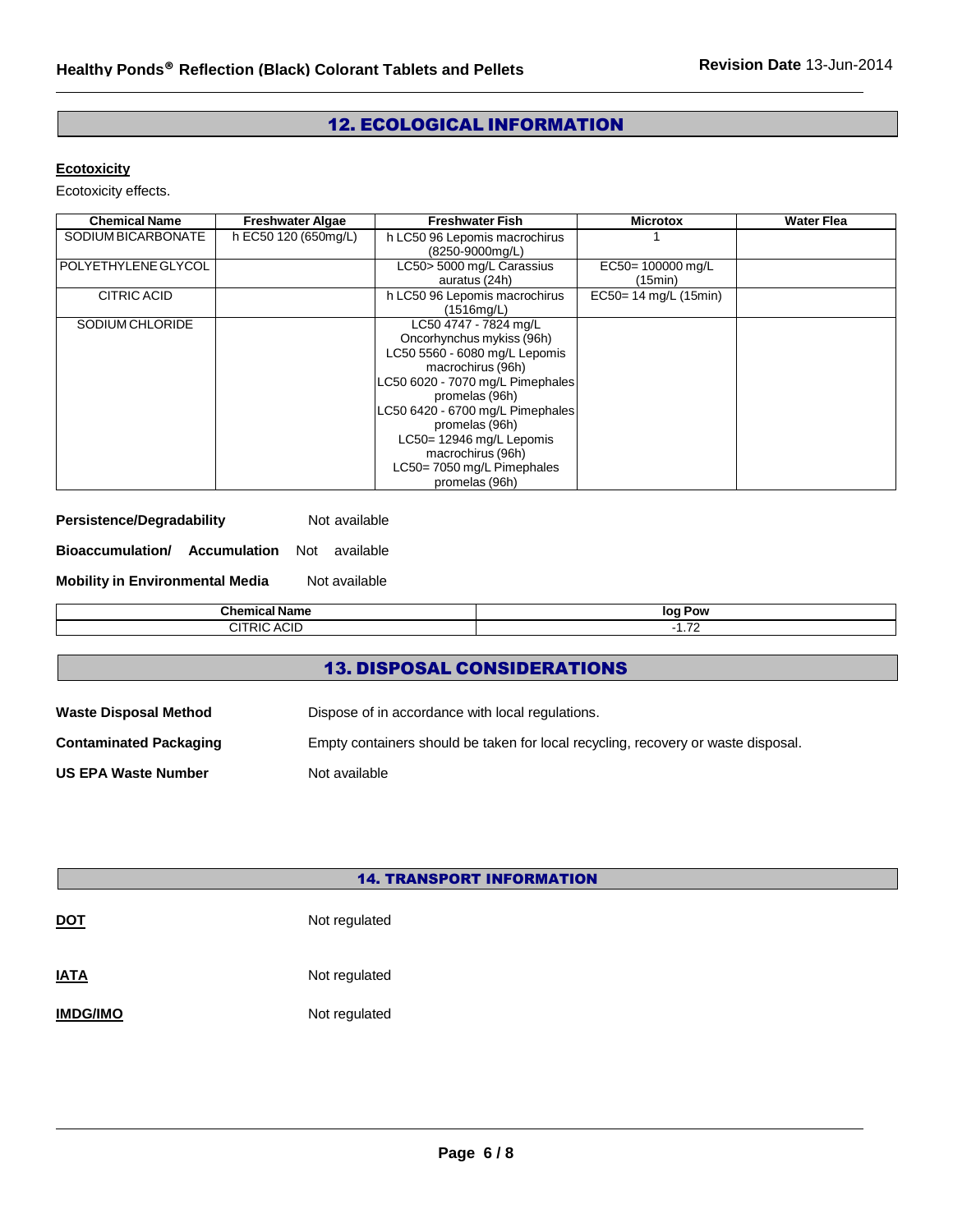## 15. REGULATORY INFORMATION

#### **International Inventories**

#### **Hazardous Components**

| <b>Chemical Name</b>      | <b>TSCA</b> | <b>DSL</b> | <b>NDSL</b> | <b>EINECS</b> | <b>ELINCS</b> | <b>ENCS</b> | <b>CHINA</b> | <b>KECL</b> | <b>PICCS</b> | <b>AICS</b> | -.--<br>RМ |
|---------------------------|-------------|------------|-------------|---------------|---------------|-------------|--------------|-------------|--------------|-------------|------------|
| CITRIC ACID               |             |            |             |               |               |             |              |             |              |             |            |
| <b>MAGNESIUM STEARATE</b> |             |            |             |               |               |             |              |             |              |             |            |

#### **Non-Hazardous Components**

| <b>Chemical Name</b>      | <b>TSCA</b> | DSL | <b>NDSL</b> | <b>EINECS</b> | <b>ELINCS</b> | <b>ENCS</b> | <b>CHINA</b> | <b>KECL</b> | <b>PICCS</b> | <b>AICS</b> | <b>FIFRA</b> |
|---------------------------|-------------|-----|-------------|---------------|---------------|-------------|--------------|-------------|--------------|-------------|--------------|
| <b>SODIUM BICARBONATE</b> |             |     |             |               |               |             |              |             |              |             |              |
| POLYETHYLENE GLYCOL       |             |     |             |               |               |             |              |             |              |             |              |
| SODIUM CHLORIDE           |             |     |             |               |               |             |              |             |              |             |              |
| FD&C YELLOW NO. 5         |             |     |             |               |               |             |              |             |              |             |              |
| FD&C RED NO. 40           |             |     |             |               |               |             |              |             |              |             |              |
| FD&C Blue #1              |             |     |             |               |               |             |              |             |              |             |              |

## **USA**

#### **Federal Regulations**

#### **SARA 311/312 Hazardous Categorization**

| Acute Health Hazard               | N٥ |
|-----------------------------------|----|
| Chronic Health Hazard             | N٥ |
| Fire Hazard                       | N٥ |
| Sudden Release of Pressure Hazard | N٥ |
| Reactive Hazard                   | N٥ |

#### **Federal Insecticide, Fungicide, and Rodenticide Act**

This product does not contain any FIFRA chemicals.

#### **Clean Air Act, Section 112 Hazardous Air Pollutants (HAPs) (see 40 CFR 61)**

#### **State Regulations**

#### **California Proposition 65**

This product does not contain any Proposition 65 chemicals.

#### **State Right-to-Know**

| . .<br>∶hemi<br>- -- -<br>Non<br>ame<br>   | $\cdots$<br>Mas<br>saunuacua | <b>Jersey</b><br>New<br>15c | નામદ | <b>Illinois</b> | . .<br>- 310. |
|--------------------------------------------|------------------------------|-----------------------------|------|-----------------|---------------|
| <b>FD&amp;L</b><br>-<br><b>Blue</b><br>. # |                              |                             |      |                 |               |

#### **Canada**

**This product has been classified in accordance with the hazard criteria of the Controlled Products Regulations (CPR) and the MSDS contains all the information required by the CPR.**

| <b>Chemical Name</b> | <b>Canada - WHMIS - Classifications of Substances</b>           |
|----------------------|-----------------------------------------------------------------|
| SODIUM BICARBONATE   | Uncontrolled product according to WHMIS classification criteria |
| CITRIC ACID          |                                                                 |
| FD&C YELLOW NO. 5    | D <sub>2</sub> B                                                |
| SODIUM CHLORIDE      | Uncontrolled product according to WHMIS classification criteria |